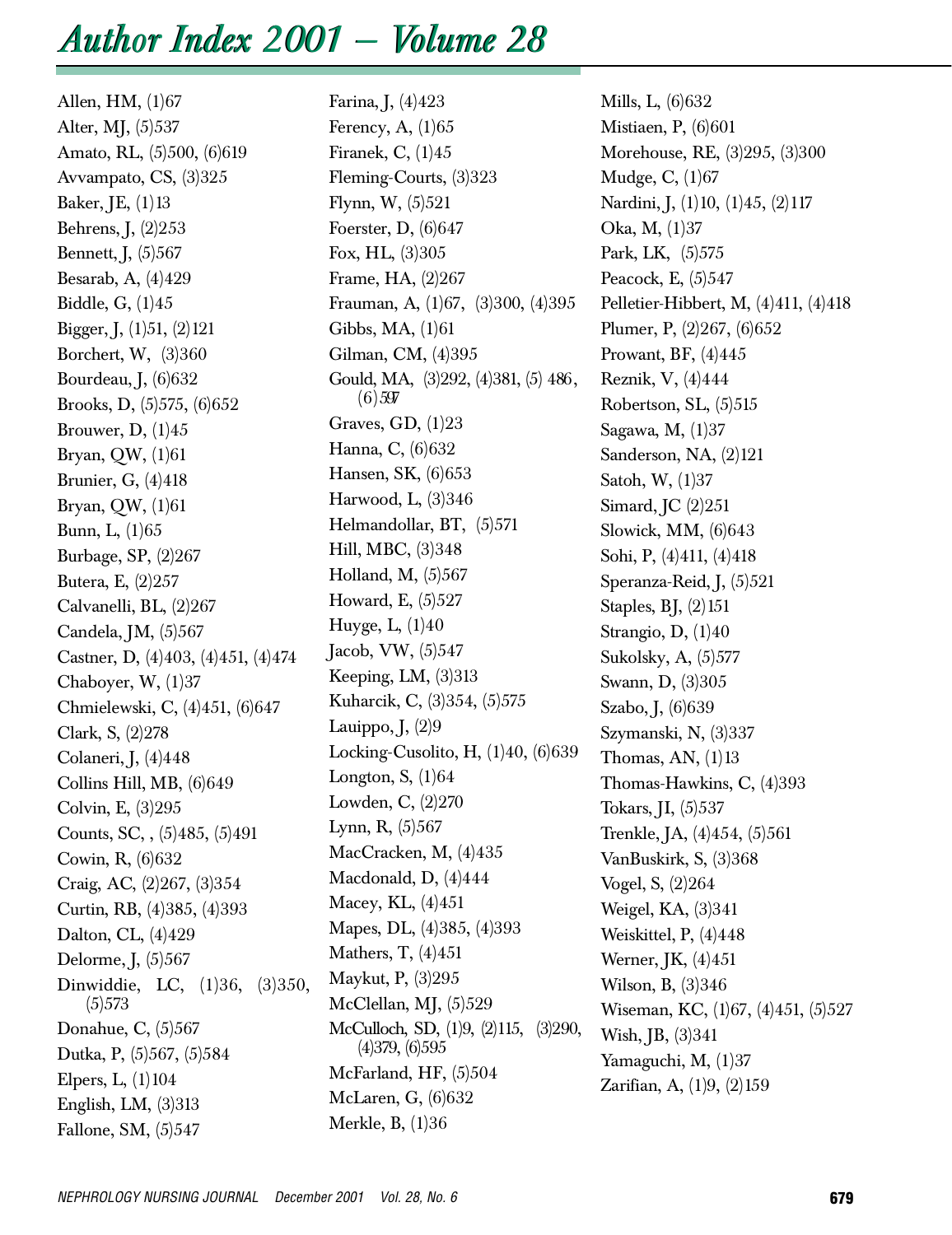# *Subject Subject Index 2001 — Volume 28*

# Administrators' Network (Department)

Doing the Right Thing, (3)360

Eeek! It's Another Growth Opportunity!, (2)270

Ensuring Your ESRD Program Meets Department Health Standards,  $(4)454$ 

One Renal Network's Philosophy on Disaster Preparedness, (5)577 When Crisis Occurs - Who Ya Gonna Call? SWAT Nurses, (1)64

# American Nephrology Nurses' Association

A NNA Chapter Presidents, (1)72, (3)358, (4)462

ANNA Corporate Members,  $(2)$ 147

A NNA 32nd National Symposium Registration Brochure, (1)83

National Symposium Abstracts, (2)127

- *Nephrology Nursing Journal* Guidelines for Authors, (1)75, (4)380, (5)566
- Photo Highlights from ANNA's 32nd National Symposium, (4)441
- President's Message: Collaborative Governance: Key Piece of the Puzzle, (1)10
- President's Message: Strategic Planning A Road Map for the New Millennium, (2)117
- President's Message: The Vision and Future of Nephrology Nursing Is in Our Hands, (3)292

20 01 - 20 01 ANNA Organizational Leaders, (2)126

# Anemia Management

- Educational Supplement: Anemia of Chronic Renal Insufficiency: Defining the Scope of the Challenge,  $(1)51$
- Educational Supplement: Anemia Management Practices in Peritoneal Dialysis Patients, (4)435
- Educational Supplement: Assessing Hemolysis in Hemodialysis Patients, Anemia of Chronic Renal Insufficiency: Defining the Scope of the Challenge, (2)253
- Educational Supplement: Early Education of Patients with Chronic Renal Insufficiency: The Healthy Start Program, (6)643
- Educational Supplement: Infection and Inflammation in Dialysis Patients: Impact on Laboratory Parameters and Anemia, (3)337
- Educational Supplement: Maintaining Higher TSATs and Other Iron Indices is Beneficial in the Management of the Anemic Hemodialysis Patient, (4)429
- Educational Supplement: Management of Anemia in Chronic Kidney Disease (Predialysis) Patients: Nephrology Nursing Implications,  $(3)341$
- Educational Supplement: Variability in Hemoglobin Levels: Clinical Implications, (5)567

# Book and Media Reviews (Department)

Decision Making and Leadership, (3)354

Dialysis, Home Care, Nutrition, Medications, HIV Nursing, (4)451 Disaster Planning, (5)575

Electrolyte Disorders and Elderly (6)652

Leadership, Assessment, Information, and Communication, (2)267 Pediatrics,  $(1)67$ 

# Calendar of Events

 $(1)74, (2)274, (3)365, (4)469, (5)578, (6)683$ 

# Cardiac Care

Pulse Check No Longer Recommended for Layperson CPR - American Heart Association Releases New Guidelines for Emergency Care, (5) 558

# Case Study (Department)

- Antiphospholipid Antibodies and Hemodialysis Vascular Access Thrombosis, (3)346
- Patient Withdrawal and Staff Understanding: Two Different Staff Perspectives, (2)251

Severe Secondary Hyperparathyroidism, (6)647

The Use of an Automated External Defibrillator in an Outpatient

Dialysis Facility, (5)571

Using a Transcultural, Patient-Based Approach to Improve Patient Outcome in a Pediatric ESRD Patient, (4)444

# Clinical Consult (Department)

Clarifying K/DOQI's Guideline Targets for Peritoneal Dialysis Adequacy, (4)445

- Dialysis Disequilibrium Syndrome, (3)348
- How to Assure Correct Pre- and Postdialysis Blood Sampling of Blood Urea Nitrogen, (2)257
- Patient Education About Self-Assessment of Need for Dialysis and the Use of Kayexalate®, (5)573

The 2001 - 2002 Influenza Vaccine, (6) 649

# Commentary and Response (Department)

- Health Care Management Strategies of Long-Term Dialysis Survivors,  $(4)393$
- Informal and Incidental Learning with Patients Who Use Continuous Ambulatory Peritoneal Dialysis, (3)323
- Nephrology Nurse-Patient Relationships in the Outpatient Dialysis Setting, (3)300
- Sources of Uncertainty and Coping Strategies Used by Family Members of Individuals Living With End Stage Renal Disease,  $(4)418$

# Continuous Ambulatory Peritoneal Dialysis

Informal and Incidental Learning with Patients Who Use Continuous Ambulatory Peritoneal Dialysis, (3)313

# Continuous Quality Improvement

Educational Supplement: Implementing Continuous Quality Improvement Strategies for Improving Iron Replacement in Hemodialysis Patients, (5)561

# Cultural Issues

Case Study: Using a Transcultural, Patient-Based Approach to Improve Patient Outcome in a Pediatric ESRD Patient, (4)444 From the Editor: Providing Culturally Competent Care, (4)379

# Disaster Preparedness

- Administrator's Network: One Renal Network's Philosophy on Disaster Preparedness, (5)577
- Book and Media Reviews: Disaster Planning, (5)575
- Case Study: The Use of an Automated External Defibrillator in an Outpatient Dialysis Facility, (5)571
- Clinical Consult: Patient Education About Self-Assessment of Need for Dialysis and the Use of Kayexalate®, (5)573
- Dialysis and Disaster: San Francisco's Dialysis Community Remembers the Loma Prieta Earthquake, (5)515
- Disaster Preparedness: Is Your Unit Ready?, (5)491
- Editorial: Staying at the Forefront of Disaster Preparedness, (6)595
- Emergency and Disaster Planning: Patient Education and Preparation,  $(5)527$
- Emergency Preparedness Guidelines for Water Treatment Systems,  $(5)500$
- Emotional Trauma Associated with Renal Disease and Natural Disasters,  $(5)529$
- Guest Editorital: The Importance of Disaster Planning, (5)485
- Preventing Transmission of Infections Among Chronic Hemodialysis Patients,  $(5)537$
- Professional Issues: Key to Planning for Regional Disasters: Collaboration, (5)584
- Proper Planning and Networking are Key in Preparing for Disasters,  $(5)486$
- Surviving a 500-Year Flood, (5)504
- Winter Storm Warning! Are You Ready? (5)521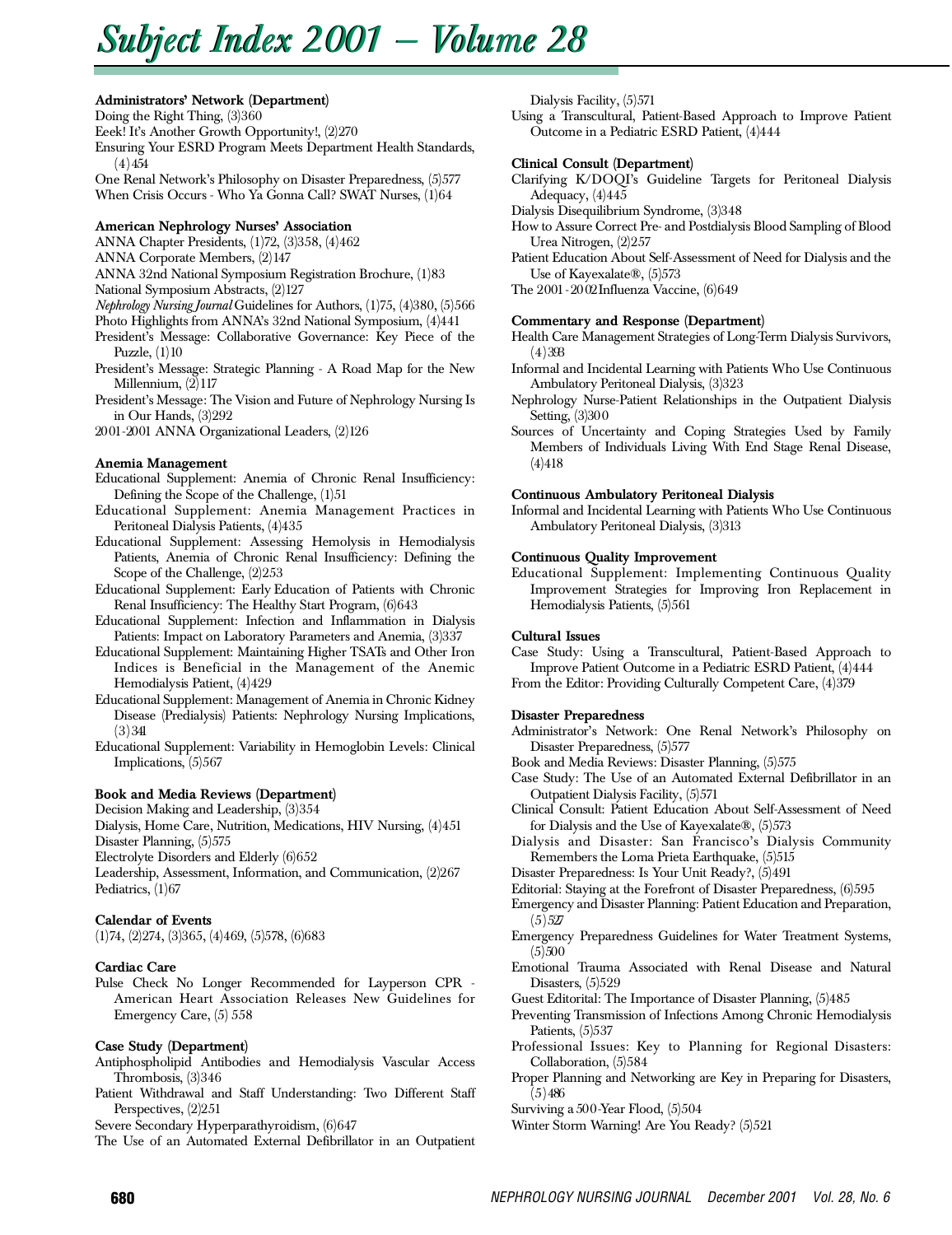#### Educational Supplements

Anemia of Chronic Renal Insufficiency: Defining the Scope of the Challenge, (1)51

Anemia Management Practices in Peritoneal Dialysis Patients, (4)435 Assessing Hemolysis in Hemodialysis Patients, Anemia of Chronic

Renal Insufficiency: Defining the Scope of the Challenge, (2)253 Early Education of Patients with Chronic Renal Insufficiency: The Healthy Start Program, (6)643

Highlight for Nephrology Nurses from the Updated NKF-K/DOQI Guidelines,  $(1)45$ 

Implementing Continuous Quality Improvement Strategies for Improving Iron Replacement in Hemodialysis Patients, (5)561

Infection and Inflammation in Dialysis Patients: Impact on Laboratory Parameters and Anemia, (3)337

Maintaining Higher TSATs and Other Iron Indices is Beneficial in the Management of the Anemic Hemodialysis Patient, (4)429

Management of Anemia in Chronic Kidney Disease (Predialysis) Patients: Nephrology Nursing Implications, (3)341

Variability in Hemoglobin Levels: Clinical Implications, (5)567

#### From the Editor (Department)

Our Nursing Shortage is Now a Nursing Crisis, (3)290

Providing Culturally Competent Care, (4)379

Publishing an Articles Takes Time and Hard Work: But It's Worth the Experience!, (1)9

The Importance of Disaster Planning, (5)485

Staying at the Forefront of Disaster Preparedness, (6)595

The 2000 CPM Report: Valuable Information for Providing Nephrology Nursing Care, (2)115

# He modialysis

Arterial and Venous Pressure Monitoring During Hemodialysis, (1)23 Case Study: Antiphospholipid Antibodies and Hemodialysis Vascular Access Thrombosis, (3)346

- Cognitive Behavioral Therapy for Fluid Control in Hemodialysis Patients, (1)37
- Comparison of Sampling Methods for Obtaining Accurate Coagulation Values in Hemodialysis Patients with Heparinized Central Venous Catheters, (6)632
- Educational Supplement: Assessing Hemolysis in Hemodialysis Patients, Anemia of Chronic Renal Insufficiency: Defining the Scope of teh Challenge, (2)253
- Medication Review: HIV Medications in the Hemodialysis Patient,  $(1)61$
- Educational Supplement: Implementing Continuous Quality Improvement Strategies for Improving Iron Replacement in Hemodialysis Patients, (5)561
- Educational Supplement: Maintaining Higher TSATs and Other Iron Indices is Beneficial in the Management of the Anemic Hemodialysis Patient, (4)429
- Hemodialysis CPMs IV and V: Results from the Pilot-Test of the Facility Questionnaire, 1999 - 2000, (4)471
- Preventing Transmission of Infections Among Chronic Hemodialysis Patients, (5)537
- Renal Insufficiency: Defining the Scope of the Challenge, (2)253

Sleep Pattern Disturbance in Hemodialysis and Peritoneal Dialysis Patients,  $(1)40$ 

The Efficacy of Reteplase in the Treatment of Thrombosed Hemodialysis Venous Catheters, (4)403

The Impact of Increased Blood Flow Rates on Recirculation in Central Venous Hemodialysis Catheters, (6) 639

Thirst, Interdialytic Weight Gain, and Thirst Interactions in Hemodialysis Patients: A Literature Review, (6) 601

Water Treatment for Hemodialysis, Including the Latest AAMI Standards, (6) 619

#### Journal Club (Department)

Calcium, Phosphorus, and Calcemic Uremic Arteriolopathy (CUA),  $(2) 264$ 

Keeping Up with the Latest Abstracts in Vascular Access from the Nephrology Viewpoint, (3)350

Kidney Disease Outcomes Quality Initiative (K/DOQI) Nutritional Guidelines, (1)65

Noncompliance, (6)653

Xenotransplantation, (4)448

#### Letters to the Editor

C DN/CNN Exam Controversy, (1)36

Concerns Regarding December President's Message, (1)9

- Correction on Spelling of Researcher's Name, (1)36
- Regarding the Article, "Anemia of Chronic Renal Insufficiency: Defining the Scope of the Challenge," (2)121
- Regarding the Article, "Supporting Epoetin Alfa Stimulated Erythropoiesis: Identifying Appropriate Iron Level," (2)119

#### Medication Review (Department)

HIV Medications in the Hemodialysis Patient, (1)61

# Nephrology Nursing

- Educational Supplement: Highlight for Nephrology Nurses from the Updated NKF-K/DOQI Guidelines, (1)45
- From the Editor: The 2000 CPM Report: Valuable Information for Providing Nephrology Nursing Care, (2)115
- President's Message: The Vision and Future of Nephrology Nursing Is in Our Hands, (3)292
- Professional Issues: Compliance Programs: Implications for Nephrology Nurses, (2)278
- Professional Issues: The "Coming Out" of the Advanced Practice Nurse, (4)474
- Professional Issues: The Nursing Shortage Taking it Personal, (3)368 2000 Annual Report: ESRD Clinical Performance Measures Project,  $(2)$ 163

### New Products (Department)

 $(2)260, (5)574, (6)651$ 

### Pathophysiology Review

- Goodpasture Syndrome: Pathophysiology, Diagnosis, and Management, (3)305
- Primary IgA Nephropathy: Pathophysiology, Diagnosis, and Clinical Management, (2)151

#### Patient Education

- Emergency and Disaster Planning: Patient Education and Preparation,  $(5)527$
- Followup With an ESRD Patient Pursuing His Dream: An Interview With Bryon Vouga, (2)151
- Patient Education About Self-Assessment of Need for Dialysis and the Use of Kayexalate®, (5)573
- Progressive Renal Insufficiency Program Planning: A Technique for Evaluation and Improvement, (1)13

#### Pediatric Nephrology

- Book and Media Reviews: Pediatrics, (1)67
- Case Study: Using a Transcultural, Patient-Based Approach to Improve Patient Outcome in a Pediatric ESRD Patient, (4)444
- Identification and Measurement of Nurse Sensitive Outcomes in Pediatric Nephrology, (4)395

### Peritoneal Dialysis

- Clinical Consult: Clarifying K/DOQI's Guideline Targets for Peritoneal Dialysis Adequacy, (4)445
- Educational Supplement: Anemia Management Practices in Peritoneal Dialysis Patients, (4)435